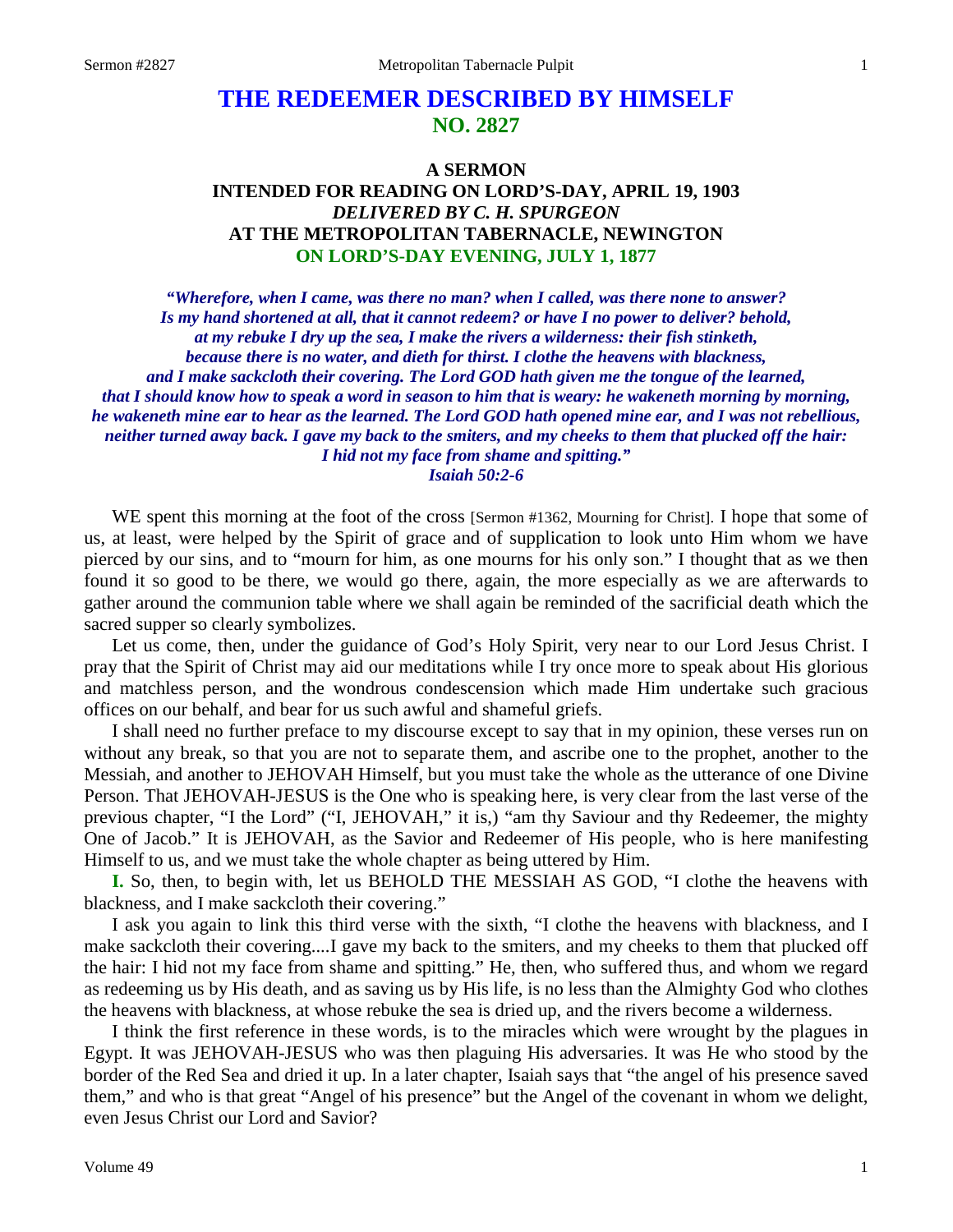It was He who smote the rivers of Egypt till they began to stink, and the fish died from thirst. It was He who called for an unusual darkness—even darkness which might be felt—and which lasted three days and nights, a supernatural darkness such as had never been known before. Think of the greatness of that God who can darken the great orb of day.

The strongest eye of man cannot bear to gaze upon the sun, for fear of producing blindness, yet JEHOVAH-JESUS does not only look the sun in the face, but He lifts His hand, and shuts the light of the sun from off the face of the earth, and He bids the sun—"which is as a bridegroom coming out of his chamber, and rejoiceth as a strong man to run a race"—to take off his bridal attire, and to put on the garment of mourning, for thus said the Lord, "I clothe the heavens with blackness, and I make sackcloth their covering."

This mighty miracle, which was wrought of old, was wrought by that same Jesus who, in the days of His flesh, was despised and rejected of men. Learn this lesson, and adore the Lord who is so great in power, and as gracious as He is great.

But we must not restrict the text to that which happened in the land of Egypt, for it has a far wider reference than that. All the great wonders of nature are to be ascribed to Him upon whom we build all our hopes for time and for eternity. There are channels of great rivers to be found that are now perfectly dry. Travelers tell us of vast lakes and riverbeds that have become mere pans of salt. How came they to be dried up? "By the action of the laws of nature," some people say.

But laws have no power to act by themselves, they need force at the back of them to make them operate, and whose force is that? It is the energy of God, and that selfsame energy dwells in the adorable person of our Lord and Savior, Jesus Christ. When the storm clouds come hurrying up, driven by the winds, and the crash of heaven's dread artillery is heard, and the dashes of forked lightning follow each other in rapid succession, we tremble at the power of the Lord who thus makes the earth to quiver before Him.

But who is He that is thus driving in His conquering car? It is Jesus Christ, our Lord and Savior. All the elements of nature are under His control, and He rules all things according to the good pleasure of His own will. He sits at the right hand of God, even the Father, being Himself very God of very God.

The last miracle recorded here, namely that of covering the heavens with sackcloth, was performed by our Lord even when He was in His death agony. We read that at high noon the sun was veiled, and there was darkness over all the land for three black hours. Wonder of wonders, He who hung bleeding there had wrought that mighty marvel! The sun had looked upon Him hanging on the cross, and as if in horror, had covered its face, and traveled on in tenfold night. The tears of Jesus quenched the light of the sun. Had He been wrathful, He might have put out its light forever, but His love not only restored that light, but it has given to us a light a thousand times more precious, even the light of everlasting life and joy.

I cannot preach worthily upon so sublime a doctrine as this, so it is no use for me to attempt to do so. I always feel, when I begin to speak of the deity of our blessed Lord and Master, as if my heart were too full for me to give utterance to my deepest feelings and convictions. My heart is indeed inditing a good matter when I am speaking thus concerning the King, but I cannot say that my tongue is as the pen of a ready writer when it has so vast a theme to dwell upon.

What I want to bring before your minds most clearly is the blessed truth that you are not depending for your salvation upon a mere man. He is man—certainly man—man of the substance of His mother, but He is just as truly divine. In trusting Him, you are resting your souls upon One who is infinite and Almighty. Nothing can be too difficult for Him to do. It is He who asks these questions in the second verse, "Is my hand shortened at all, that it cannot redeem? or have I no power to deliver?"

You may depend upon it that you are absolutely safe in His hands. What you commit to Him, He will securely keep, rest assured of that. Even when you draw nearest to Him in the familiar communion which He graciously permits to those whom He loves, never think of Him as being less than the Eternal God, so worship Him, so trust Him, and so rejoice in Him.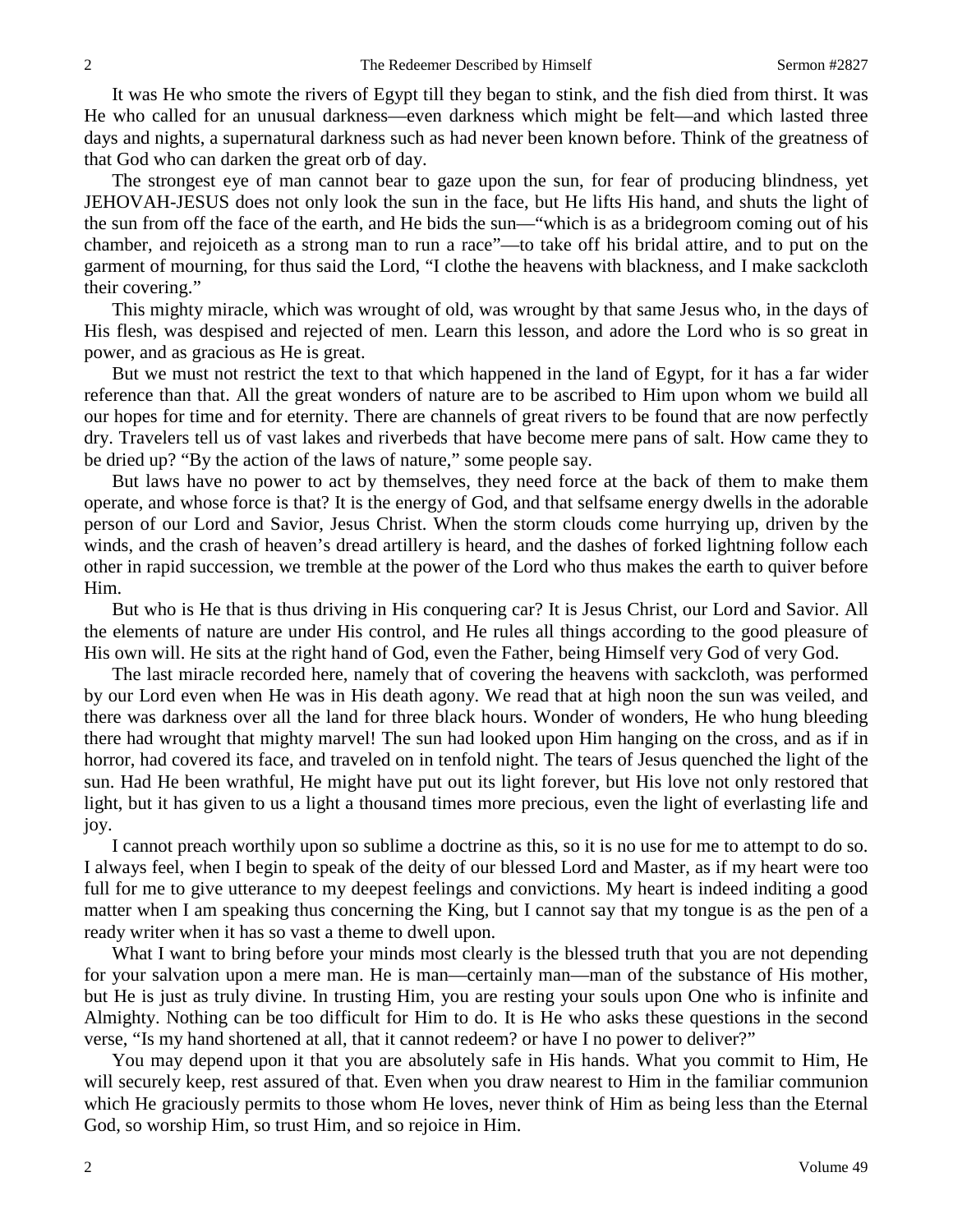**II.** Now let us turn to the next verse of our text, and BEHOLD THE MESSIAH AS THE INSTRUCTED TEACHER, "The Lord GOD hath given me the tongue of the learned, that I should know how to speak a word in season to him that is weary: he wakeneth morning by morning, he wakeneth mime ears to hear as the learned."

Our Lord veiled His Godhead in the robe of manhood, and He came and dwelt here, among men, that He might proclaim liberty to the captives, and the opening of the prison to them that were bound. He came in fact, as it was foretold concerning Him, that He might save His people from their sins. But ere He began to teach, it was needful that, as man, He should be prepared for His work.

I call your special attention to the condescension of our Lord in coming here on purpose to care for the weak—to speak consoling and sustaining words to them, and also to the fact that before He performed that service—He learned the sacred art from His Father. It seems, according to this verse, that His chief work was to speak words in season to the weary ones.

How sweetly He has learned that blessed lesson, and how graciously He has turned it to practical account! Have not many of you found His words to be exceedingly seasonable to you when you have been weary? When you have been most depressed, have not the consolations of Christ been more precious to you than at any other time? Have you not, often, in seasons of sorrow, wiped away your tears at the sound of His cheering voice?

As for you who have beat upon your breasts in deep contrition of heart because of the burden of your sin, has not Jesus removed your load from you when you have heard Him speak? We do well to treasure up every sentence that He has uttered, for there is not ever a word that has fallen from His dear lips, by way of promise and encouragement, but exactly suits our experience at some time or other.

Whatever our distress or difficulty may be, He knows how to speak a word in season to everyone who is weary. To us He says, as He said to His disciples, "Let not your heart be troubled: ye believe in God, believe also in me." He knows, even to perfection, the blessed art of consoling the sad and sorrowful.

The most condescending part of this truth is that He received from His Father the power to deliver such words of consolation. He says, "The Lord GOD hath given me the tongue of the learned, that I should know how to speak a word in season to him that is weary." He became a disciple, sitting at His Father's feet. For thirty years, He was learning much in Joseph's carpenter's shop. Little do we know how much He learned there, but this much we do know, for Luke records the fact, "Jesus increased in wisdom and stature, and in favor with God and man."

And afterwards, when He entered upon His public work among men, He spoke with the tongue of the learned, saying to His disciples, "All things that I have heard of my Father I have made known unto you." All through His time of teaching, He was still listening and learning. Notice the words in the fourth verse, "He wakeneth (me) morning by morning, He wakeneth mine ear to hear as the learned."

The Lord Jesus was often up early in the morning—even when He had not been all night in prayer that seemed to be the special season in which He communed with His Father. He first went and enjoyed most intimate fellowship with the Lord, refreshing Himself by talking of heavenly things, and receiving new strength for service, and then, with the dew of heaven fresh upon Him, He came forth and taught the people. They, very likely, were still sound asleep, but He was awake early, receiving renewed inspiration in prayer and fellowship, and then He came forth, fragrant with the savor of His communion with His Father, and the sweet odor of His consecration was shed abroad among the sons of men through the blessed truth that flowed from His lips.

I ask you again to think of this wonderful condescension, that He, who clothes the heavens with blackness and makes sackcloth their covering, should, for our sake, stoop to learn in His Father's school. "Though he were a Son, yet learned he obedience," and though He was "over all, God blessed for ever," yet did He increase in wisdom and stature, as a boy and as a man, and He condescended to be a learner that He might speak as the learned, and know how to utter words that would be in season to us when we are weary.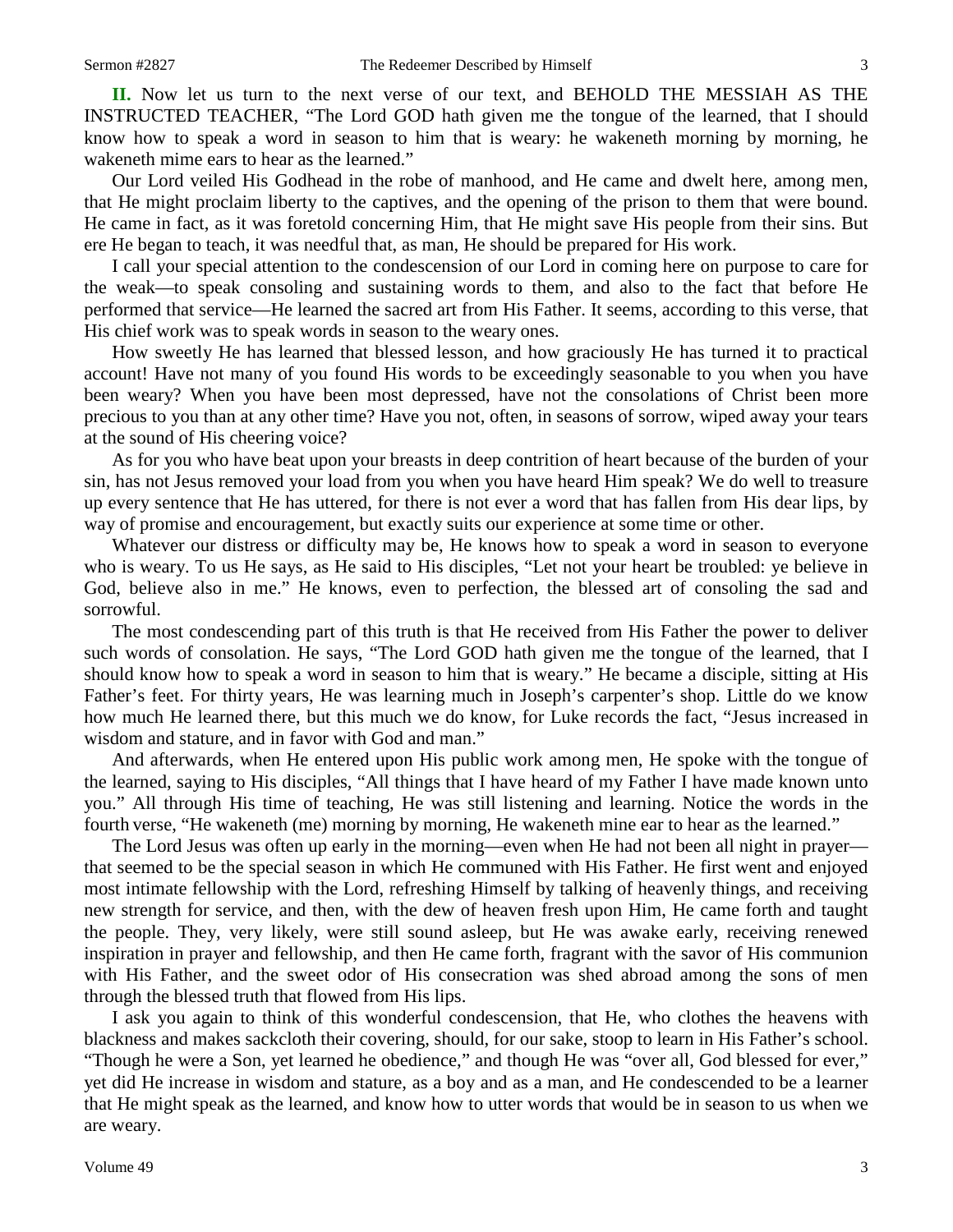**III.** Now I want you to go down a step lower, to the next verse, in which we BEHOLD JESUS CHRIST AS THE SERVANT OF THE LORD, "The Lord GOD hath opened mine ear, and I was not rebellious, neither turned away back."

He stood upon earth, not like a prince, but as the servant of God! He was made to be under the law, and in all things to be subservient to the Father's will.

Notice that first of all, He speaks of Himself as being *prepared by grace,* for He says, "The Lord GOD has opened mine ear," as if there had been a work wrought upon Him to fit and prepare Him for His service. Yes, and so it was, and the same Spirit which rested upon Christ must also open our ears.

It often amazes me that our Lord should have been willing to be baptized in Jordan, even though that baptism was attended by the descent of the Holy Spirit upon Him, for, albeit that He was truly human, we know that He was also just as truly divine. Being found in fashion as a man, He received of God the Holy Spirit the same anointing which is now bestowed upon His people.

God forbid that our tongue should ever speak a word concerning Him that should confound His deity and His humanity, but still, we do assert that He did need that the Spirit should rest upon Him, for otherwise, the Spirit would not have come, for He never does anything unnecessarily. This is matchless condescension on His part, that He should, voluntarily, put Himself into such a condition of necessity for our sake.

Being thus prepared by grace, He was *consecrated in due form,* so that He could say of Himself, "The Lord GOD has opened mine ear." Brothers and sisters, there was never such an ear as Christ had. He heard the faintest whispers of His Father's voice. He never neglected the will of God, nor needed to be reminded of it, or to be pressed and persuaded to do it.

See how different it is with us. Our ears are dull of hearing, or if the precept is plain to our apprehension, we often do not yield obedience to it. There are some professors who know their duty, they have been wakened to know it morning by morning, but nevertheless, they pretend not to be aware as to what is required of them. The sound of God's voice has only reached their outward ear, it has never penetrated as far as the inward ear, their heart has not perceived its divine force and power. But it was never so with our blessed Lord. Whatever His Father willed, He at once rejoiced to do. He could always say, "I do always the things that please Him."

That is the next point, for He not only heard His Father's voice, but *He was obedient to it in all things*. He says, "I was not rebellious." I cannot find anything in the life of Christ that even looks like rebellion. From the day when, as a Child, He said to His parents, "Wist ye not that I must be about my Father's business?" till the hour when, on the cross, He cried, "It is finished," He was always obedient to the will of God.

"Being found in fashion as a man, He humbled Himself and became obedient unto death, even the death of the cross." His obedience was absolutely perfect in all things. Think of this, and remember that this is the same Divine Being who clothes the heavens with blackness, and makes sackcloth their covering when so it pleaseth Him.

In that obedience, *He was persevering through all trials*. He says that He did not turn away. Having commenced the work of saving men, He went through with it. He steadfastly set His face to go up to Jerusalem, though He knew that He was going to His death. He asked not that He might be delivered from completing the work that He had undertaken.

There was a time when, in the horror of His spirit, He cried, "If it be possible, let this cup pass from me," yet He never flinched from any suffering that was necessary to our redemption. It was human weakness that spoke for a moment, but His inmost soul was fully set upon the work of redeeming His people unto Himself. He set His face like a flint, and He would not turn back. Even in His direst agonies, His thoughts were all for others. He saved others, Himself He could not save, for it was impossible for Him to draw back from the work which He had once undertaken.

You know all this, beloved. I do but remind you of what has been familiar to you ever since you have believed in Jesus, but I pray you to think of it again and again, for it must have been a matter of the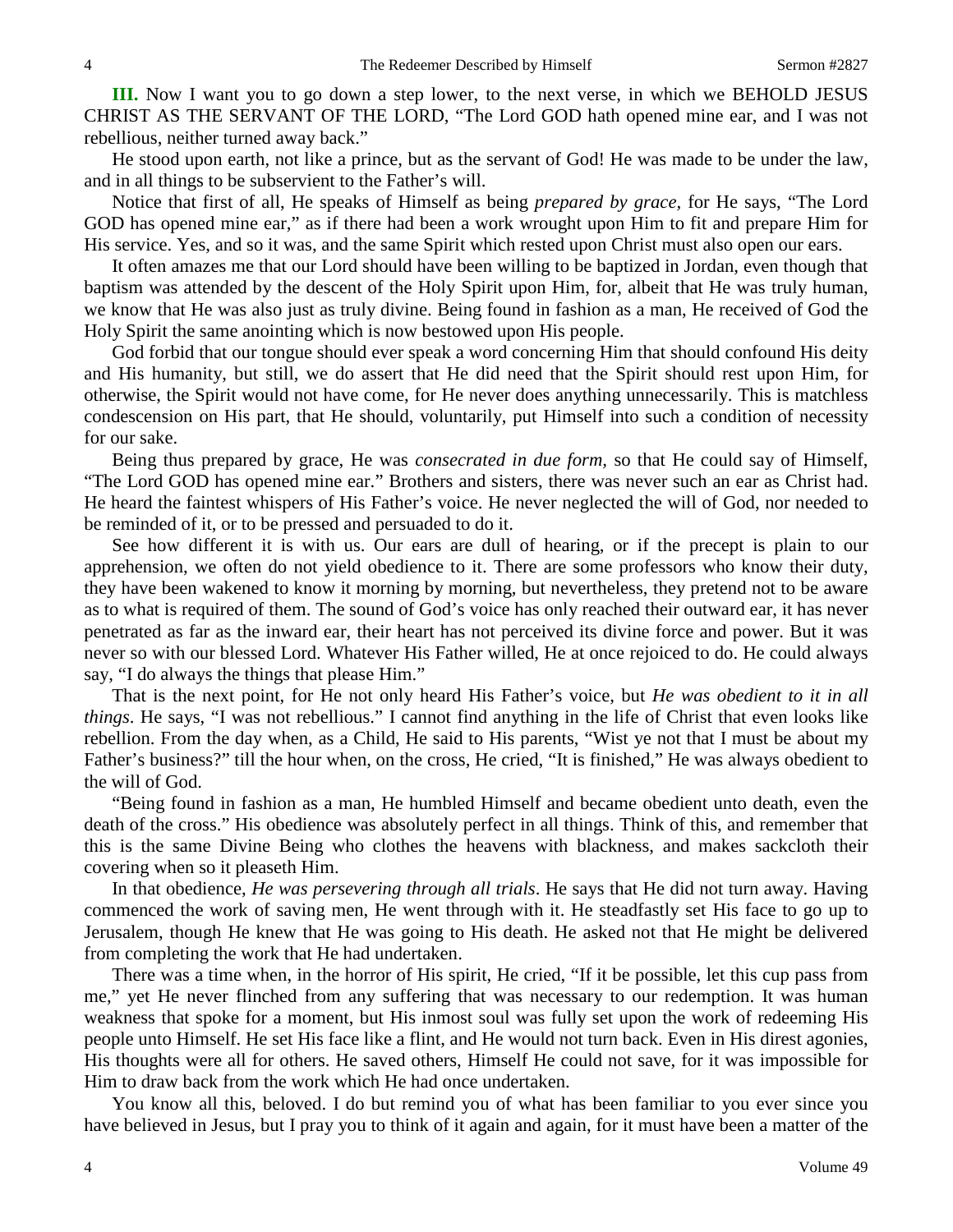utmost amazement to the angels to see their Lord acting as a servant—to see Him, without whom was not anything made that was made, here below, dressed in a peasant's garb, and as a humble, wayworn son of poverty, sitting on a well to talk to a poor sinful woman about the water of life. You know what lowly service He rendered, even to the washing of His disciples' feet. There was nothing too menial for Him to perform, yet all the while, He was truly divine.

Oh, this is a truth that needs to be mused upon by the hour together, and to be considered again and yet again. This is one of the things which angels desire to look into, and we may try to look into it as long as we will, for beyond and above all controversy, great is this mystery of godliness, God manifest in the flesh.

**IV.** The last step in this wondrous ladder is revealed to us in the next verse, "I gave my back to the smiters, and my cheeks to them that plucked off the hair: I hid not my face from shame and spitting." BEHOLD THE MESSIAH AS THE PEERLESS SUFFERER. And this Sufferer, on whom men spat, was the Eternal God!

Scripture sometimes speaks concerning Christ in such a way that fastidious critics seek to correct it. There is a hymn by Dr. Watts, in which there is this verse—

> *"Well might the sun in darkness hide, And shut his glories in, When God, the mighty Maker, died For man, the creature's sin."*

It has been asked, "Did God really die?" No, for God cannot die, yet He who died was God, so, if there is confusion in your mind, it is the confusion of Holy Scripture itself, for we read, "Feed the church of GOD, which he hath purchased *with his own blood."* He who purchased the church with His own blood was indeed God. There are clever men, who could draw up this particular truth as clearly as Athanasius drew up his Creed, and finish it up with a curse as loud as his, yet those men, nevertheless, might make a great blunder, while another, who might not speak exactly according to logic, would nevertheless hit the mark which they missed.

How are we to speak upon such a wondrous theme as this? How can we speak upon it? It belongs not to mortal man to comprehend deity, and if deity complicates its own incomprehensibility by taking into alliance with itself our humanity, who is he that may not be made an offender for many and many a word, and yet, for all that, may not have offended against the truth?

He who was a prisoner in Pilate's hall, accused of sedition, was the King of kings—He who was taken from that hall, and covered with an old red cloak, and set up in a chair as on a mimic throne—He who had a reed put into His right hand, was none other than the Almighty Lord who said, "Light be," and the light flashed forth out of the darkness.

And He, upon whose sacred shoulders fell the cruel flagellation of the Roman scourge, till the ploughers made deep scarlet furrows down His blessed back—He was that God who created, and who still sustains, the heavens and the earth, and all things that exist, or ever have existed. He was a suffering man, but at the same time, He was the Son of God, and He is the Son of God today, and God the Son too.

As you think of His pain, couple with it the thought that He bore all that agony voluntarily that we might be saved, "I gave my back to the smiters, and my cheeks to them that plucked off the hair: I hid not my face from shame and spitting." Even if God becomes incarnate, yet none can touch Him unless He permits them to do so, but Jesus said, "I lay down my life for the sheep...No man taketh it from me, but I lay it down of myself."

No man could have scarred that blessed back of His unless Christ had been willing, out of mighty love, to suffer thus on His people's behalf. None could have plucked His hair unless He had put Himself into the position to have it plucked, in order that He might redeem us from all our iniquities.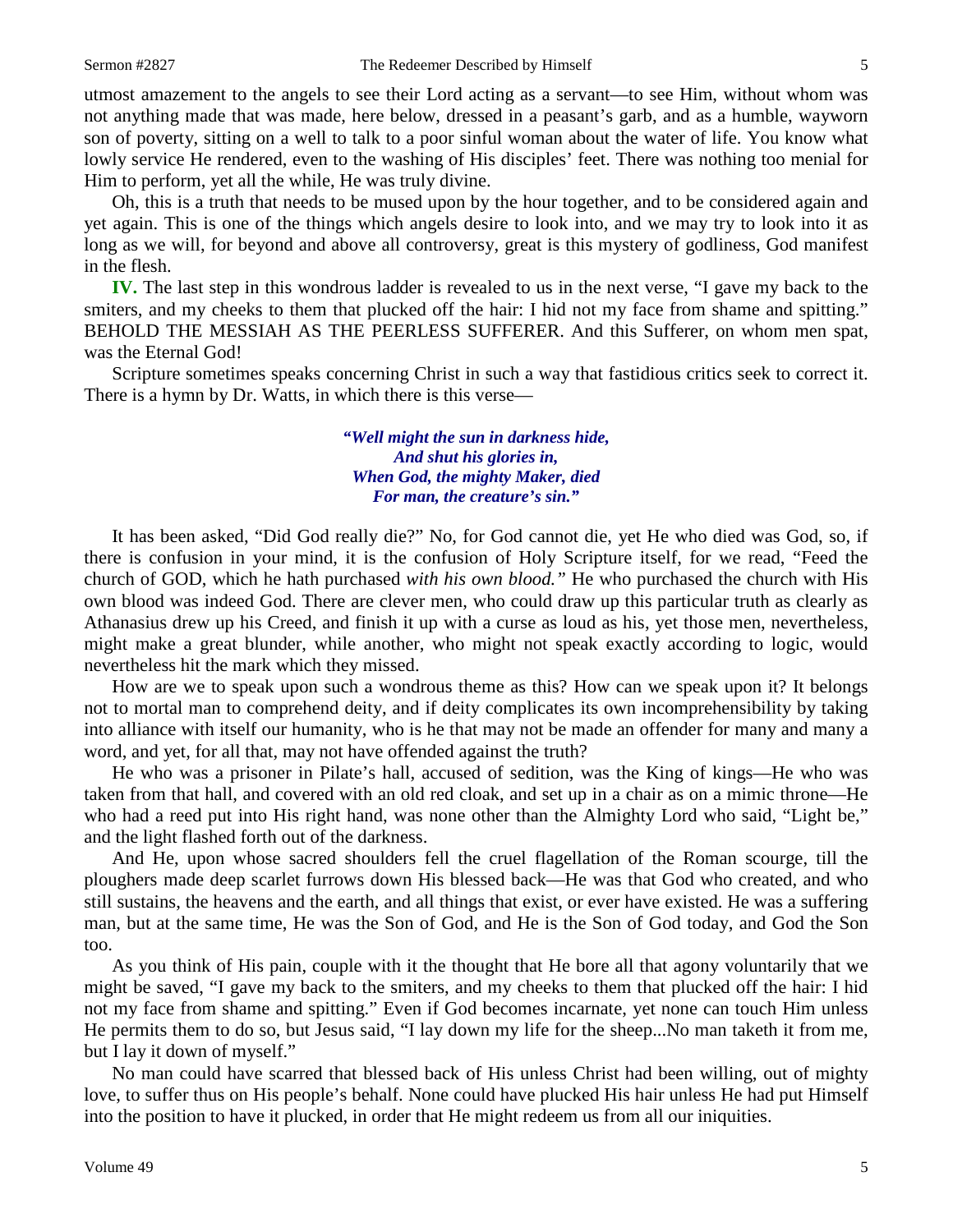Many a martyr has suffered much, but he could not avoid it, for he was bound, and he was not able to strike his foes or to escape. But here sat One, to be spit upon, who could, if He had willed it, have withered into nothingness all who stood about Him. With one glance of that eye of His, had He but grown angry, as He well might have done, He could have burned up their very souls, for it was He who dried up the river, and who clothed the heavens with blackness, who was thus despitefully used.

Blessed be the majesty of that omnipotence which controlled omnipotence—that mighty love which bound the Godhead so that it came not to the rescue of the manhood of the suffering Savior!

In addition, however, to the pain, we are asked, in this verse, to notice particularly the contempt which the Savior endured. The plucking of His hair was a proof of the malicious contempt of His enemies, yet they went still further, and spit in His face. Spitting was regarded by Orientals, and I suppose, by all of us, as the most contemptuous thing which one man could do to another, yet the vile soldiers gathered round Him, and spat upon Him. It is almost too terrible to think of or to speak of, but what must it have been for Jesus to endure it?

I think you can realize the utter uselessness of human speech in trying to describe this scene. If the divine thought of the text could leap out among you, like some mystic fire, then you might feel it, but as for our poor words, they cannot convey the sacred flame to you. But there stands the mysterious truth. Enlarge upon it as we may, we can never fathom it, nor half fathom it—that He, the Creator of the heavens and the earth, here declares that He hid not His face from shame and spitting.

I must again point out to you the beautiful touch of voluntariness here, "I hid not my face." Our Savior did not turn away or seek to escape. If He had wished to do so, He could readily have done it, but He hid not His face from any of the contempt that the most malicious and wicked of men wished to heap upon Him. Even when He came to die, and they brought Him a drink which was customarily given to criminals—a strong, stupefying draught, which would have somewhat assuaged the pain, when He had tasted thereof, He would not drink it.

The vinegar He did taste, but that wine mingled with myrrh He would not drink because He did not come here to escape any pain or any shame that His people deserved to suffer. He must go through with it all to the bitter end, and therefore, He will not, in any sense or way, endeavor to escape. "I hid not my face from shame and spitting."

Oh, splendor of voluntary condescension, and of marvelous love, on the part of Him before whom the nations are as a drop in the bucket, who taketh up the isles as a very little thing, and to whom time is but a span compared with His own eternity! The express image of His Father, yet He bows to shame and spitting, blessed be His holy name forever and forever!

I will close when I have noticed three combinations which the verses of my text will make. I will but mention them, and ask you to meditate upon them at your leisure.

First of all, put the first and the last together, as I have already done, "Behold, at my rebuke I dry up the sea, I make the rivers a wilderness: their fish stinketh, because there is no water, and dieth for thirst. I clothe the heavens with blackness, and I make sackcloth their covering....I gave my back to the smiters, and my cheeks to them that plucked off the hair: I hid not my face from shame and spitting."

Those verses together show you the full ability of Christ to save. Here we have *the God and the Sufferer*. What a wondrous Christ He is—divine, and therefore, able—human, and smitten and suffering, and therefore full of compassion! "It behooved him in all things to be made like unto his brethren," and see how like His brethren He is, yet He is God.

The ladder that Jacob saw had its foot upon the earth, and its top reached to heaven. It would have been of no use if its foot had not been upon the earth, for what man on earth could have climbed it? It would have been of no use if, with its foot upon the earth, it had not reached to heaven, there would not have been any connection, after all.

Behold, then, in the humanity of Christ, how the foot of this ladder rests upon the earth, and see, in His deity, how the top reaches to heaven. Happy are the feet that tread the rounds of this celestial ladder,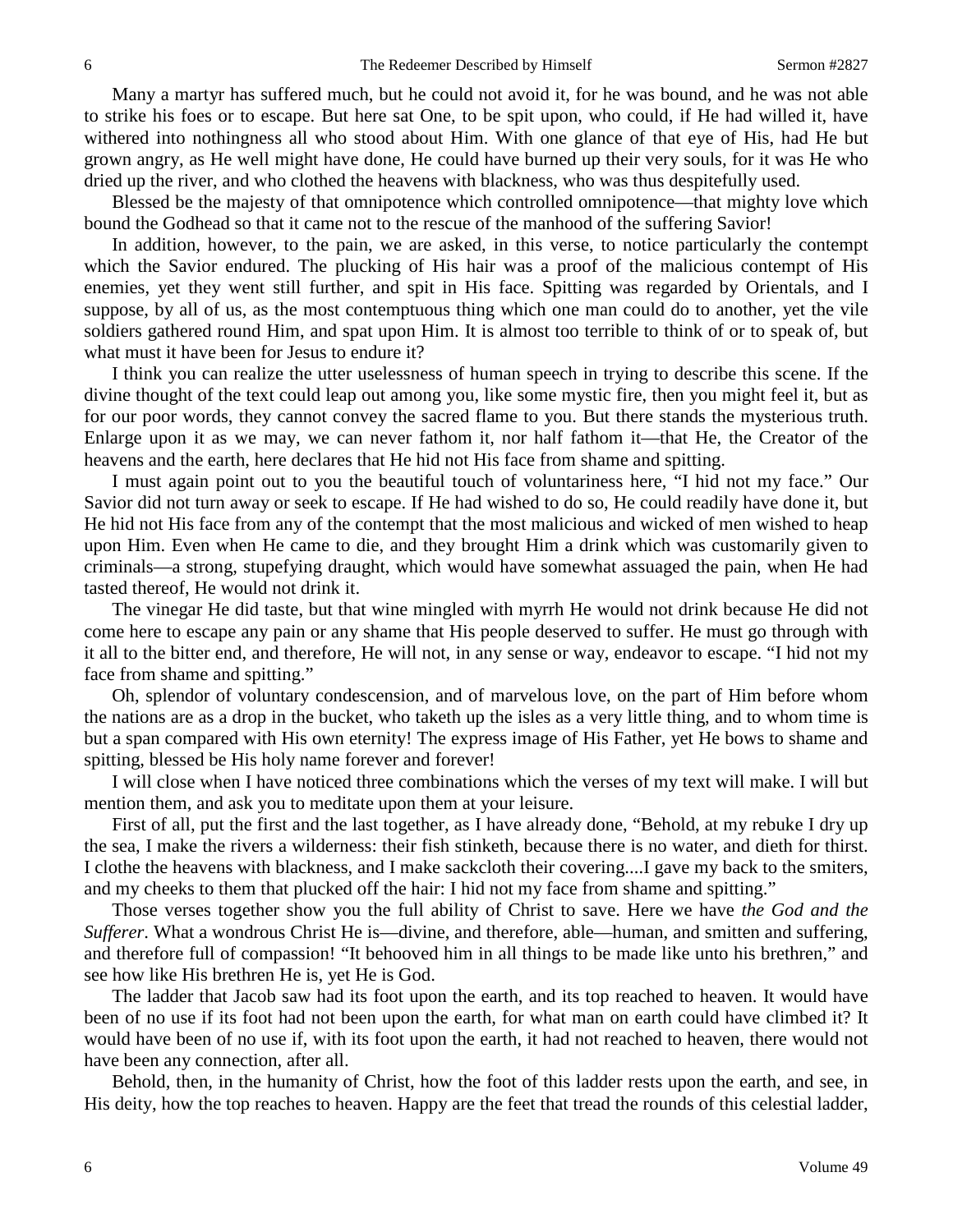they shall climb into eternal rest. Glory ye, O believers, in the divine and human person of your Lord, and rest in Him in confidence and peace!

Now put the two middle verses together, "The Lord GOD hath given me the tongue of the learned," and so on, and then, "The Lord GOD hath opened mine ear, and I was not rebellious." Here you have *the Teacher and the Servant,* and the two together make up this truth—that Christ teaches us, not with words only, but with His life.

What a wonderful Teacher He is, who Himself learned the lessons which He would have us learn! Let us take His yoke upon us, and learn of Him. Let us study His precepts, but also imitate His example. His track I see, I have not merely a map of the road, but His footsteps show me which way I am to go. Watch you in all things that you follow Christ, for He still says to His redeemed ones, "Follow me."

Now put the whole text together, and think of Jesus Christ in all those various views which I have so feebly set before you, and I think the result will be—at least, to God's people—that they will say, "This God shall be our God forever and ever; and it shall be our delight to do his bidding at all times." It is a high honor to serve God, and Christ is God.

It is a great thing to be the servant of a wise teacher, and Christ has the tongue of the learned. It is a very sweet thing to walk in the steps of a perfect Exemplar, and Christ is just that. And last and best of all, it is delightful to live for Him who suffered and died on our behalf. Those wounds of His have marked us as His own. That scourge, those bleeding shoulders, and that face so marred have won us altogether to Him, and henceforth, for us to live shall be Christ, that to die may be eternal gain. The Lord grant that it may be so, for Jesus' sake! Amen.

#### **EXPOSITION BY C. H. SPURGEON**

## *ISAIAH 53*

This is one of the chapters that lie at the very heart of the Scriptures. It is the very Holy of holies of Divine Writ. Let us, therefore, put off our shoes from our feet, for the place whereon we stand is specially holy ground.

This fifty-third of Isaiah is a Bible in miniature. It is the condensed essence of the Gospel. I thought that our beloved friend, Mr. Moody, answered with extreme wisdom a question that was put to him when he came to London some years ago.

A number of ministers had come together to meet Mr. Moody and they began to discuss various points, and to ask what were the evangelist's views upon certain doctrines. At last, one brother said, "Would Mr. Moody kindly give us his creed? Is it in print?" In a moment the good man replied, "Certainly, my creed is in print, it is the fifty-third of Isaiah." It was a splendid reply. How could a man come closer to the very essentials of the faith than by saying, "My creed is in the fifty-third of Isaiah"?

I trust that many of you, dear friends, cannot only say, "This is my creed," but also, "This is the foundation upon which I have built all my hopes for time and for eternity, this is the source of my sweetest consolation, this is the sun that makes my day, and the star that gilds my night." In these twelve verses there is everything that we need to teach us the way of salvation, God, the infinitely-wise Teacher, has revealed to us, within this short compass, all that is necessary to bring peace to troubled spirits.

First, the prophets speak—

#### **Verse 1.** *Who hath believed our report? and to whom is the arm of the LORD revealed?*

This is a cause for sorrow upon sorrow—for the prophets to have God's message to deliver, and yet for men to reject it—for them to have to tell it, but to tell it in vain. Yet, dear friends, this has been the lot of some of God's most faithful servants in all ages, and we must not complain if it should be our lot also. I should not have voluntarily chosen to be Jeremiah, the weeping prophet, yet, I think, not one of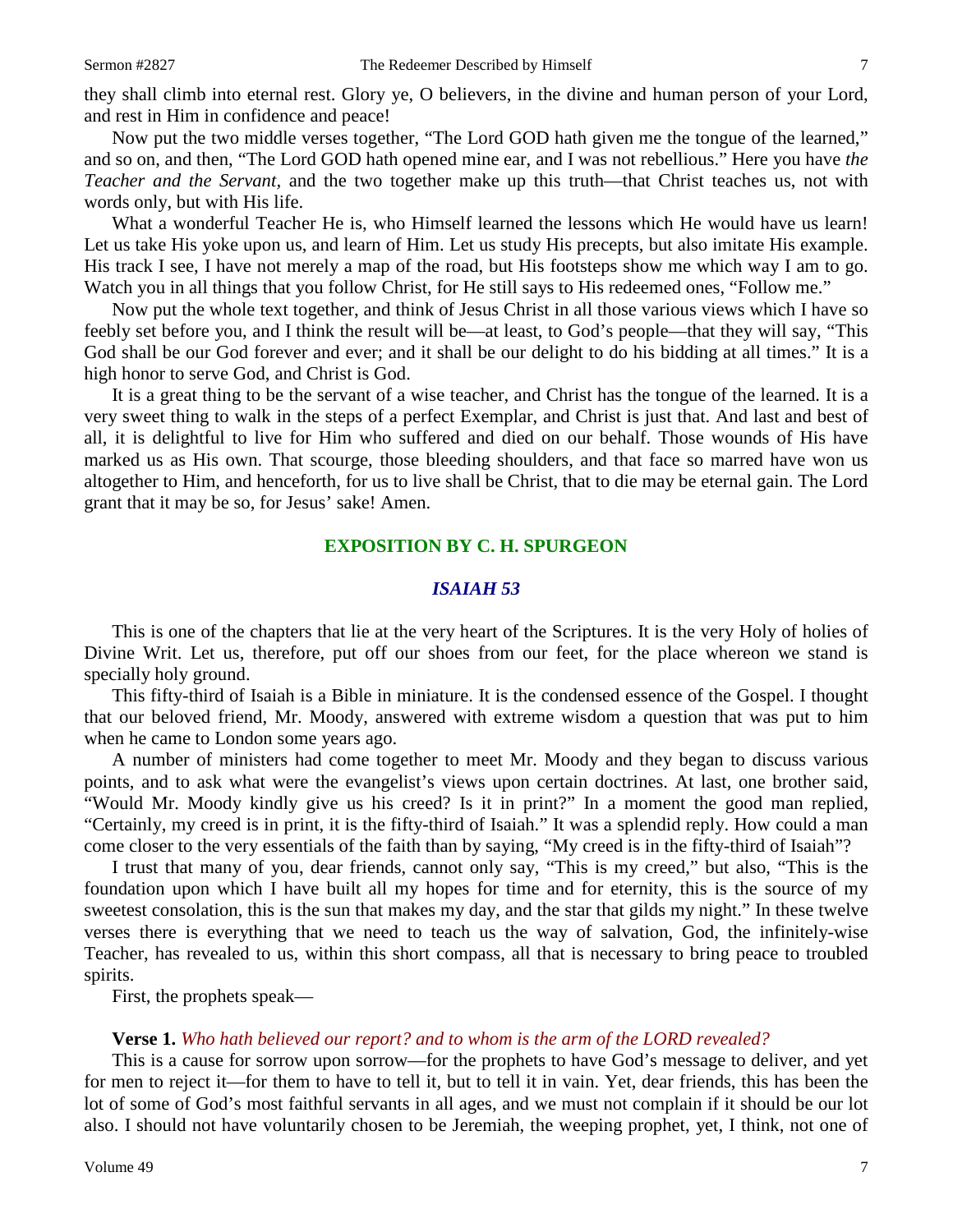God's servants deserves greater honor than he does, for he continued to bravely deliver his Master's message even when none believed him, and all rejected his testimony. Isaiah links himself with all the other prophets who had been rejected, and he says, "Who hath believed our report? and to whom is the arm of the LORD revealed?"

## **2.** *For he shall grow up before him as a tender plant, and as a root out of a dry ground:*

This is why Christ was not received by those to whom He came—and why the testimony of the prophets concerning Christ was rejected by those to whom it was delivered—because He was not revealed to them as a towering palm tree or widely-spreading cedar, but like the humble yet fruitful vine, He was "as a tender plant, and as a root out of a dry ground."

## **2.** *He hath no form nor comeliness; and when we shall see him, there is no beauty that we should desire him.*

To carnal eyes, there was no apparent beauty in Christ—nothing of the aesthetic, as men call it, and nothing of the pompous, nothing outwardly attractive. He came here in the utmost simplicity. Remember the angel's message to the shepherds, "And this shall be a sign unto you; ye shall find the babe wrapped in swaddling clothes, lying in a manger." There was nothing of pomp or show about Him, "no form nor comeliness." He made no display of scholarship, no presence of deep philosophy, nothing that the carnal mind hunts after, but the all-glorious deity, revealed in human form, spoke simple but sublime truth, and therefore men rejected Him.

## **3.** *He is despised and rejected of men;*

This was written long before He came to earth, "He is despised and rejected of men," and truly, though He is now in heaven, I need not alter the tense of the verb. I do not say, "He was despised," though that would be true, for alas! it is still true, "He *is* despised and rejected of men;"—

## **3.** *A man of sorrows, and acquainted with grief:*

What a wonderful expression that is! Our blessed Lord had made the acquaintance of grief, He knew it, understood it, was familiar with it—slept with it—rose with it—walked the livelong day with it, and hence, my brother or my sister, He knows your grief, and He can meet it, He is such a master Comforter because He was such a mighty Sufferer.

#### **3.** *And we hid as it were our faces from him;*

Shame upon us that we, who have been redeemed by Him—we, whom He has loved from eternity we, who now delight in Him—"we hid as it were our faces from him;"—

**3.** *He was despised, and we esteemed him not.*

Even we, to whom now He is all our salvation, and all our desire—we, unto whom He is now most precious—"we esteemed him not."

## **4.** *Surely he hath borne our griefs,—*

Can all of you say this? Can every one of us unite in the reading of this sentence, "Surely, he hath borne *our* griefs"? If you have truly learned that He bore your griefs, you may indeed bless His name, for it is the best news that ever reached your ears. Go and tell it out to your fellow sufferers, "Surely he hath borne our griefs,"—

## **4.** *And carried our sorrows: yet we did esteem him stricken, smitten of God, and afflicted.*

They thought that God had smitten Him, and so He had, but they wrongly supposed that there was something of sin in Him that caused God to strike Him, whereas He was "holy, harmless, undefiled," and He was only stricken and smitten because He was bearing the sins of His people.

# **5.** *But he was wounded for our transgressions, he was bruised for our iniquities: the chastisement of our peace was upon him; and with his stripes we are healed.*

Milton, Shakespeare, Cowper, and the whole of the poets that were ever or are, all put together, could not write four sentences like those in this verse. There is more meaning, more deep philosophy, more music, more to charm and satisfy the human heart, in those four sentences, than in the sweetest of merely human language. Let me read them again, and as I do so, let every one of us take each line to